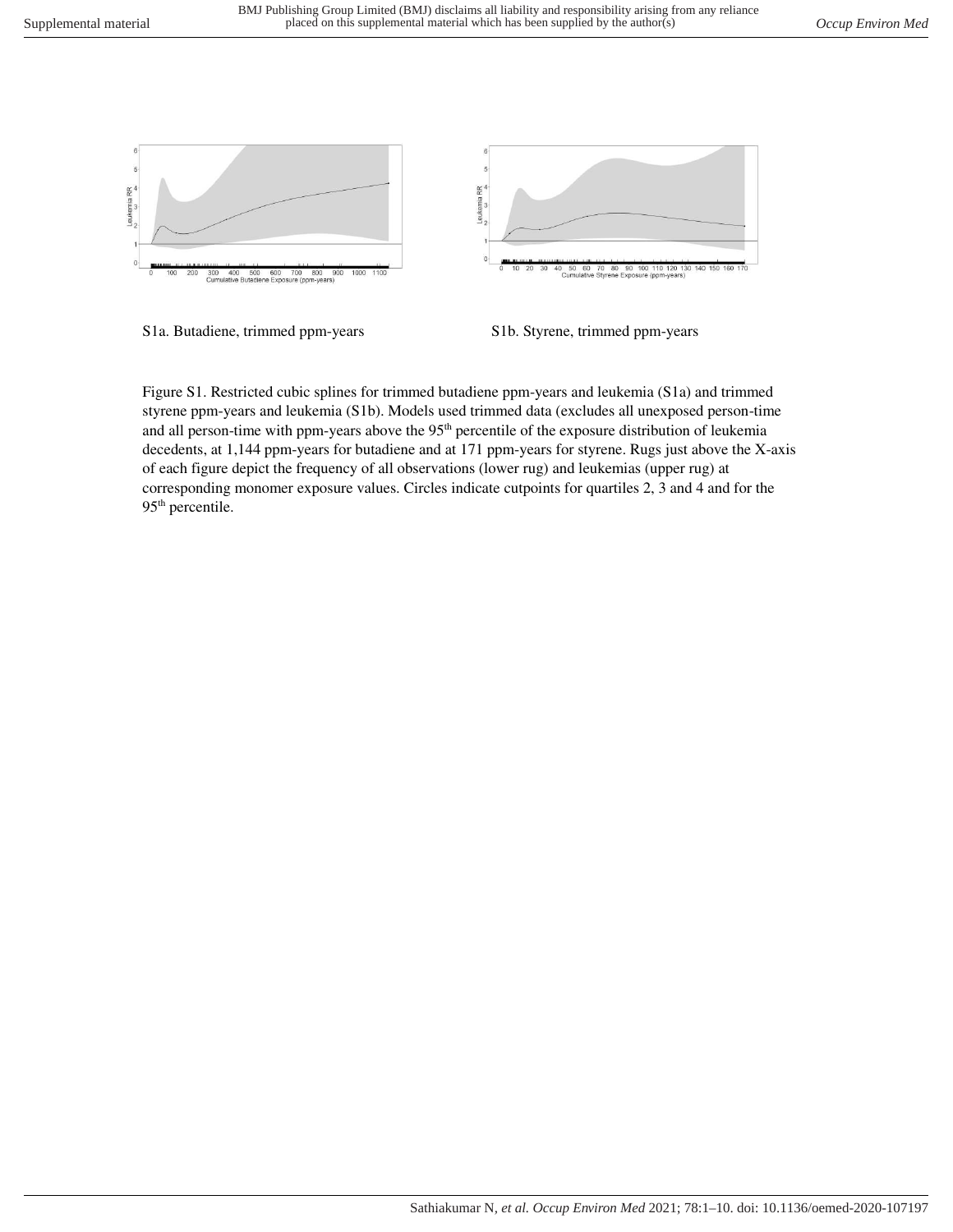| Table S1 Cross-tabulation of cases of each outcome by quartiles of butadiene and styrene ppm-years |                  |                  |                  |                          |                  |       |
|----------------------------------------------------------------------------------------------------|------------------|------------------|------------------|--------------------------|------------------|-------|
| <b>Butadiene ppm-years</b>                                                                         |                  |                  |                  | <b>Styrene ppm-years</b> |                  |       |
| All leukemia                                                                                       | $\mathbf{0}$     | $>0 - 5.76$      | $5.76 - 27.00$   | $27.00 - 60.53$          | 60.53-1203.21    | Total |
| $\Omega$                                                                                           | 23               | 3                | 2                |                          | $\boldsymbol{0}$ | 29    |
| $>0 - 34.00$                                                                                       | $\boldsymbol{0}$ | 17               | 6                | 3                        | $\boldsymbol{0}$ | 26    |
| 34.00 - 121.28                                                                                     | $\overline{0}$   | 7                | 10               | $\overline{7}$           | $\overline{c}$   | 26    |
| $121.28 - 363.64$                                                                                  | $\boldsymbol{0}$ | $\mathbf{0}$     | 8                | 10                       | 7                | 25    |
| 363.64-7741.41                                                                                     | $\boldsymbol{0}$ | $\boldsymbol{0}$ | 1                | $\tau$                   | 18               | 26    |
| Total                                                                                              | 23               | 27               | 27               | 28                       | 27               | 132   |
| Lymphoid leukemia                                                                                  | $\overline{0}$   | $>0$ – $< 8.52$  | $8.52 - 27.21$   | $27.21 - 69.29$          | 69.29-1203.21    | Total |
| 0                                                                                                  | 10               | 1                | 2                | $\boldsymbol{0}$         | $\theta$         | 13    |
| $>0 - 44.73$                                                                                       | $\theta$         | 5                | 3                | 1                        | $\theta$         | 9     |
| $44.73 - 213.43$                                                                                   | $\Omega$         | 4                | 4                | 2                        | $\theta$         | 10    |
| $213.43 - 376.31$                                                                                  | $\boldsymbol{0}$ | $\mathbf{0}$     | $\overline{c}$   | 3                        | 5                | 10    |
| 376.31-7741.41                                                                                     | $\boldsymbol{0}$ | $\boldsymbol{0}$ | $\boldsymbol{0}$ | $\overline{4}$           | 6                | 10    |
| Total                                                                                              | 10               | 10               | 11               | 10                       | 11               | 52    |
| Myeloid leukemia                                                                                   | $\overline{0}$   | $>0-5.21$        | $5.21 - 5.20.71$ | $20.71 - 48.25$          | 48.25-340.52     | Total |
| $\Omega$                                                                                           | 11               | $\overline{c}$   | $\boldsymbol{0}$ | 0                        | 1                | 14    |
| $>0 - 5.20$                                                                                        | $\theta$         | $\tau$           | 5                | 1                        | $\mathbf{0}$     | 13    |
| $25.20 - 70.05$                                                                                    | 0                | 5                | 4                | 5                        | $\theta$         | 14    |
| $70.05 - 230.08$                                                                                   | $\Omega$         | $\Omega$         | 5                | 5                        | 3                | 13    |
| 230.08-2009.71                                                                                     | $\theta$         | $\mathbf{0}$     | $\Omega$         | 3                        | 10               | 13    |
| Total                                                                                              | 11               | 14               | 14               | 14                       | 14               | 67    |
| $AML^*$                                                                                            | $\boldsymbol{0}$ | $>0$ - $< 5.21$  | $5.21 - 19.73$   | $19.73 - 34.00$          | 34.00-340.52     | Total |
| $\Omega$                                                                                           | 6                | $\mathfrak{2}$   | $\mathbf{0}$     | $\mathbf{0}$             | 1                | 9     |
| $>0 - 519.14$                                                                                      | 0                | 4                | 4                | 0                        | 0                | 8     |
| $19.14 - 59.19$                                                                                    | 0                |                  | 3                | 3                        | 1                | 8     |
| $59.19 - 185.63$                                                                                   | 0                |                  | 1                | 4                        | 2                | 8     |
| 185.63-2009.71                                                                                     | $\overline{0}$   | 0                | 1                | 2                        | 5                | 8     |
| Total                                                                                              | 6                | 8                | 9                | 9                        | 9                | 41    |
| <b>NHL</b>                                                                                         | $\boldsymbol{0}$ | $>0 - 5.97$      | $5.97 - 23.61$   | $23.61 - 59.67$          | 59.67-231.34     | Total |
| $\overline{0}$                                                                                     | 24               | 5                | 4                | $\boldsymbol{0}$         | 1                | 34    |
| $>0 - 17.94$                                                                                       | $\boldsymbol{0}$ | 11               | 5                | $\overline{c}$           | 1                | 19    |
| 17.94 - 117.22                                                                                     | $\boldsymbol{0}$ | 3                | 9                | 7                        | 0                | 19    |
| $117.22 - 334.83$                                                                                  | 0                | $\boldsymbol{0}$ | 4                | 9                        | 6                | 19    |
| 334.83-1495.51                                                                                     | $\boldsymbol{0}$ | $\sqrt{2}$       |                  |                          |                  | 19    |
|                                                                                                    |                  |                  | $\boldsymbol{0}$ | 3                        | 14               |       |
| Total                                                                                              | 24               | 21               | 22               | 21                       | 22               | 110   |
| Multiple myeloma                                                                                   | $\boldsymbol{0}$ | $>0 - 5.80$      | $2.80 - 514.67$  | $14.67 - 77.99$          | 77.99-839.61     | Total |
| $\overline{0}$                                                                                     | 16               | $\boldsymbol{2}$ | 1                | $\boldsymbol{0}$         | 1                | 20    |
| $>0 - 31.42$                                                                                       | $\boldsymbol{0}$ | $\tau$           | 3                | $\boldsymbol{0}$         | $\boldsymbol{0}$ | 10    |
| $31.42 - 107.78$                                                                                   | $\boldsymbol{0}$ | $\boldsymbol{0}$ | 6                | 4                        | $\boldsymbol{0}$ | 10    |
| $107.78 - 386.04$                                                                                  | 1                | 1                | 1                | 5                        | $\overline{c}$   | 10    |
| 386.04-2397.73                                                                                     | $\boldsymbol{0}$ | $\boldsymbol{0}$ | $\boldsymbol{0}$ | $\overline{2}$           | 8                | 10    |
| Total                                                                                              | 17               | 10               | 11               | 11                       | 11               | 60    |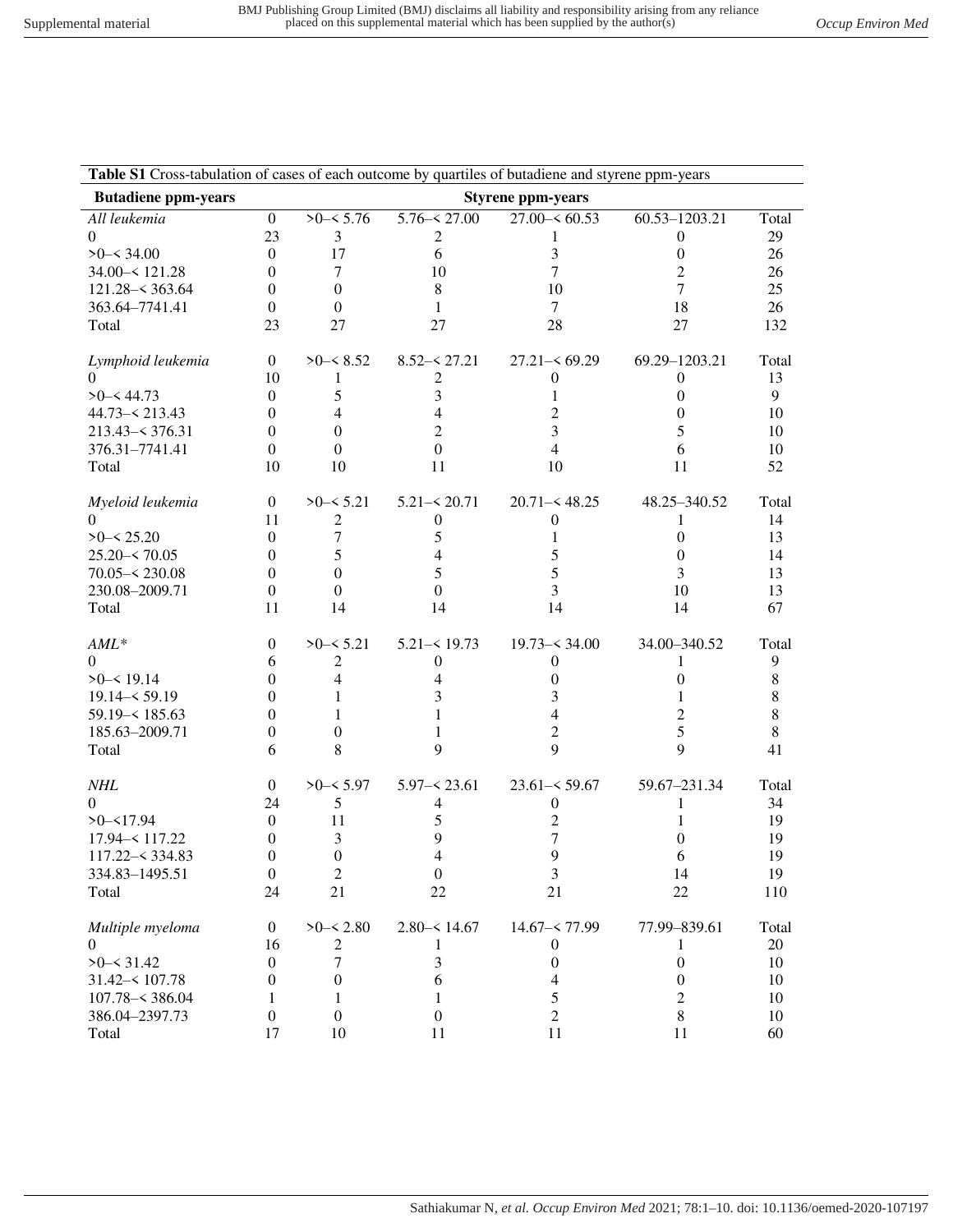| <b>Table S1</b> Cross-tabulation of cases of each outcome by quartiles of butadiene and styrene ppm-years |                          |          |                  |                 |                   |       |  |  |  |  |  |
|-----------------------------------------------------------------------------------------------------------|--------------------------|----------|------------------|-----------------|-------------------|-------|--|--|--|--|--|
| <b>Butadiene ppm-years</b>                                                                                | <b>Styrene ppm-years</b> |          |                  |                 |                   |       |  |  |  |  |  |
| <b>B</b> -cell malignancy                                                                                 |                          | >0< 4.63 | $4.63 - 5.20.74$ | $20.74 - 61.70$ | $61.70 - 1203.21$ | Total |  |  |  |  |  |
|                                                                                                           | 49                       |          |                  |                 |                   | 65    |  |  |  |  |  |
| >0< 27.04                                                                                                 |                          | 23       |                  |                 |                   | 37    |  |  |  |  |  |
| $27.04 - 124.38$                                                                                          |                          | x        | 18               |                 |                   | 37    |  |  |  |  |  |
| $124.38 - 370.89$                                                                                         |                          |          |                  |                 | 14                | 37    |  |  |  |  |  |
| 370.89-7741.41                                                                                            |                          |          |                  |                 | 24                | 37    |  |  |  |  |  |
| Total                                                                                                     | 50                       | 41       | 40               |                 |                   | 213   |  |  |  |  |  |

\*Abbreviations: AML, acute myeloid leukemia; NHL, non-Hodgkin lymphoma.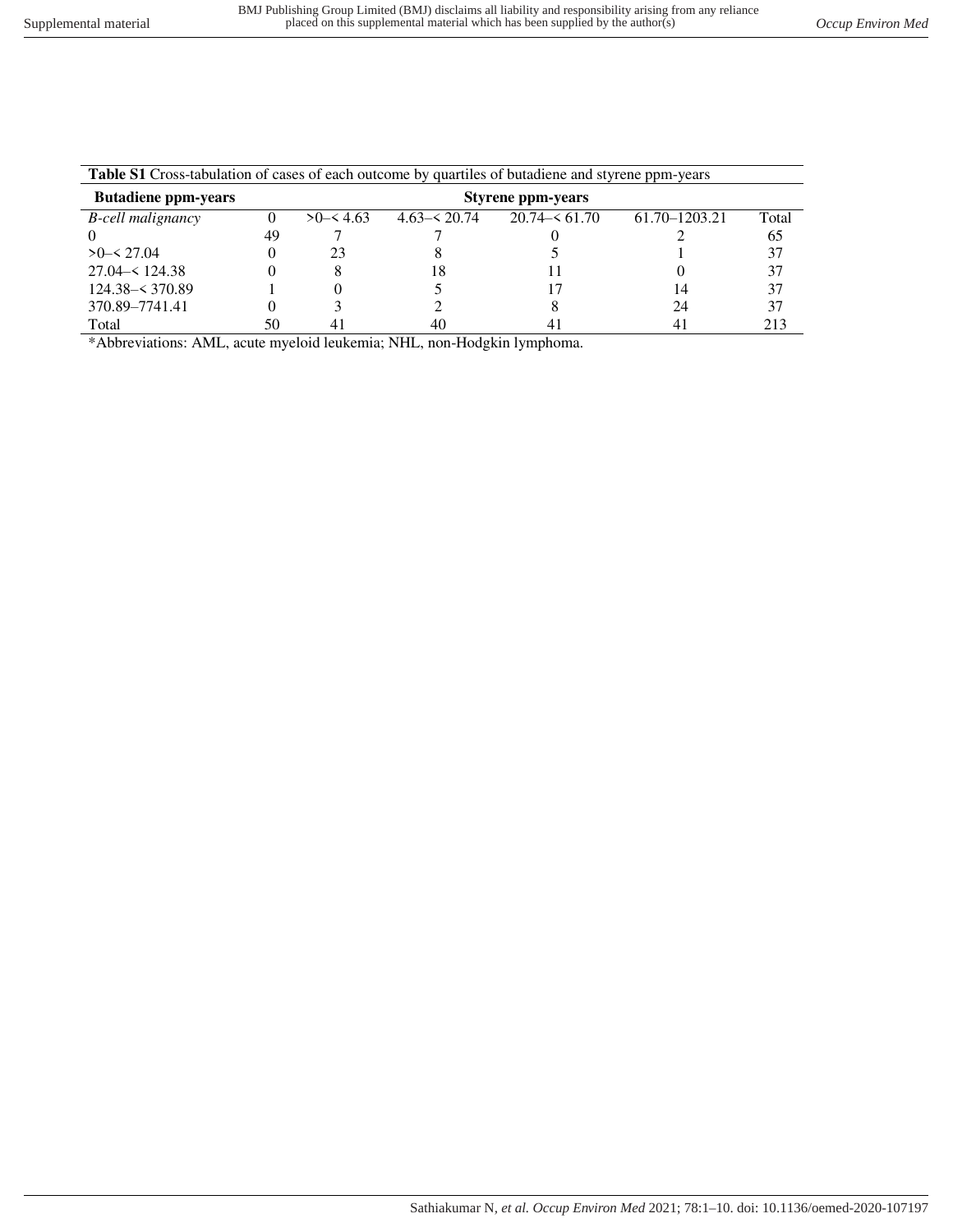**Table S2** Exposure-response analyses of butadiene and lymphohematopoietic cancers: number (N) of cases, adjusted rate ratio (RR) with 95% confidence interval (CI) by exposure quartile (Q), beta-coefficient ( $\beta$ ) with 95% confidence interval (CI) and trend p-value for butadiene ppm-years, reduced models

| Butadiene ppm-years, model <sup>*</sup>     | All leukemias                                  |              |                                                             | Lymphoid leukemia                                           |              |                                                           |                                               | Myeloid leukemia |                                                             |  |
|---------------------------------------------|------------------------------------------------|--------------|-------------------------------------------------------------|-------------------------------------------------------------|--------------|-----------------------------------------------------------|-----------------------------------------------|------------------|-------------------------------------------------------------|--|
|                                             |                                                | $\mathbf{R}$ | 95% CI $(S,H)$ <sup>§</sup>                                 | N                                                           | <b>RR</b>    | 95% CI $(S,H)$ <sup>§</sup>                               | N                                             | <b>RR</b>        | 95% CI $(S,H)$ <sup>§</sup>                                 |  |
| Unexposed                                   | 29                                             | 1.0          | ref                                                         | 13                                                          | 1.0          | ref                                                       | 14                                            | 1.0              | ref                                                         |  |
| Q <sub>1</sub>                              | 26                                             | 1.05         | 0.60 to 1.84                                                | 9                                                           | 0.71         | 0.29 to 1.73                                              | 13                                            | 1.16             | 0.53 to 2.54                                                |  |
| Q2                                          | 26                                             | 1.36         | 0.76 to 2.43                                                | 10                                                          | 0.84         | 0.34 to 2.09                                              | 14                                            | 1.95             | 0.88 to 4.33                                                |  |
| Q <sub>3</sub>                              | 25                                             | 1.62         | 0.89 to 2.96                                                | 10                                                          | 2.70         | 1.08 to 6.76                                              | 13                                            | 1.47             | 0.64 to 3.35                                                |  |
| Q <sub>4</sub>                              | 26                                             | 2.52         | 1.39 to 4.58                                                | 10                                                          | 1.97         | 0.79 to 4.94                                              | 13                                            | 1.72             | $0.74$ to $4.00$                                            |  |
| $\beta$ [95% CI], trend p-value,            |                                                |              | $2.57 \times 10^{-4}$ [(0.75 to 4.39) $\times 10^{-4}$ ],   |                                                             |              | $4.02 \times 10^{-4}$ [(1.29 to 6.75) $\times 10^{-4}$ ], |                                               |                  | $1.08 \times 10^{-4}$ [(-2.82 to 4.99) $\times 10^{-4}$ ],  |  |
| $AIC†$ , all person-time $\ddagger$         |                                                |              | $p=0.006$ , AIC=2382 (R)                                    |                                                             |              | $p=0.004$ , AIC=931 (S,R,P,H)                             |                                               |                  | $p=0.586$ , AIC=1229 (S,P,H)                                |  |
| $\beta$ [95% CI], trend p-value, AIC,       |                                                |              | $2.41x10^{-4}$ [(0.63 to 4.18) $x10^{-4}$ ],                |                                                             |              | $4.91x10^{-4}$ [(1.51 to 8.31) $x10^{-4}$ ],              |                                               |                  | $0.63 \times 10^{-4}$ [(-3.50 to 4.76) $\times 10^{-4}$ ],  |  |
| exposed person-time:                        |                                                |              | $p=0.008$ , AIC=1781 (none)                                 |                                                             |              | $p=0.005$ , AIC=660 (S,R,P) <sup>II</sup>                 |                                               |                  | $p=0.766$ , AIC=924 (none) <sup>**</sup>                    |  |
| $\beta$ [95% CI], trend p-value, AIC,       | $10.30x10^{-4}$ [(2.52 to 18.14) $x10^{-4}$ ], |              | $15.00 \times 10^{-4}$ [(4.37 to 25.59) $\times 10^{-4}$ ], |                                                             |              | $-0.16x10^{-4}$ [(-14.68 to 14.37) $x10^{-4}$ ],          |                                               |                  |                                                             |  |
| exposed person-time $\leq 95$ <sup>th</sup> | $p=0.010$ , AIC=1670 (R,P,H)                   |              | $p=0.006$ , AIC=616 (S) <sup>II</sup>                       |                                                             |              | $p=0.983$ , AIC=880 (A, Y, R, P, H) <sup>**</sup>         |                                               |                  |                                                             |  |
| percentile at 1,144 ppm-years:              |                                                |              |                                                             |                                                             |              |                                                           |                                               |                  |                                                             |  |
|                                             | Non-Hodgkin lymphoma                           |              |                                                             | Multiple myeloma                                            |              |                                                           | B-cell malignancy††                           |                  |                                                             |  |
|                                             | N                                              | RR           | 95% CI (S,P,H) <sup>§</sup>                                 | ${\bf N}$                                                   | $\mathbf{R}$ | 95% CI (S,P,H) <sup>§</sup>                               | ${\bf N}$                                     | $\mathbf{R}$     | 95% CI (S,R,P,H) <sup>§</sup>                               |  |
| Unexposed                                   | 34                                             | 1.0          | ref                                                         | 20                                                          | 1.0          | ref                                                       | 65                                            | 1.0              | ref                                                         |  |
| Q <sub>1</sub>                              | 19                                             | 0.91         | 0.51 to 1.64                                                | 10                                                          | 0.60         | 0.27 to 1.33                                              | 37                                            | 0.76             | 0.50 to 1.17                                                |  |
| Q2                                          | 19                                             | 0.57         | $0.31$ to $1.05$                                            | 10                                                          | 0.70         | 0.31 to 1.61                                              | 37                                            | 0.70             | $0.45$ to $1.08$                                            |  |
| Q <sub>3</sub>                              | 19                                             | 0.93         | 0.50 to 1.72                                                | 10                                                          | 0.67         | 0.29 to 1.57                                              | 37                                            | 0.95             | 0.60 to 1.48                                                |  |
| Q <sub>4</sub>                              | 19                                             | 1.29         | $0.69$ to 2.40                                              | 10                                                          | 1.17         | 0.51 to 2.73                                              | 37                                            | 1.38             | 0.88 to 2.18                                                |  |
| $\beta$ [95% CI], trend p-value, AIC,       |                                                |              | $0.25 \times 10^{-4}$ [(-3.62 to 4.13) $\times 10^{-4}$ ],  | $-0.82 \times 10^{-4}$ [(-5.08 to 3.45) $\times 10^{-4}$ ], |              |                                                           | $1.17x10^{-4}$ [(-0.73 to 3.06) $x10^{-4}$ ], |                  |                                                             |  |
| all person-time:                            | p=0.898, AIC=1970 (P,H)                        |              | $p=0.707$ , AIC=1056 (A,Y,S,R,P,H)                          |                                                             |              | p=0.228, AIC=3782 (S,R,P,H)                               |                                               |                  |                                                             |  |
|                                             |                                                |              |                                                             |                                                             |              |                                                           |                                               |                  |                                                             |  |
| $\beta$ [95% CI], trend p-value, AIC,       |                                                |              | $1.55x10^{-4}$ [(-2.24 to 5.34) $x10^{-4}$ ],               |                                                             |              | $-0.34x10^{-4}$ [(-4.41 to 3.73) $x10^{-4}$ ],            |                                               |                  | $1.96x10^{-4}$ [(-0.06 to 3.98) $x10^{-4}$ ],               |  |
| exposed person-time:                        |                                                |              | $p=0.424$ , AIC=1312 (P)                                    |                                                             |              | p=0.869, AIC=664 (S,R,H)                                  |                                               |                  | $p=0.058$ , AIC=2514 (S,R,P)                                |  |
| $\beta$ [95% CI], trend p-value, AIC,       |                                                |              | $14.10x10^{-4}$ [(5.09 to 23.02)x10 <sup>-4</sup> ],        |                                                             |              | $6.13x10^{-4}$ [(-6.86 to 19.12) $x10^{-4}$ ],            |                                               |                  | $11.00 \times 10^{-4}$ [(4.45 to 17.62) $\times 10^{-4}$ ], |  |
| exposed person-time $\leq 95$ <sup>th</sup> |                                                |              | $p=0.002$ , AIC=1281 (S,P,H)                                |                                                             |              | $p=0.355$ , AIC=631 (S,R,P)                               |                                               |                  | $p=0.001$ , AIC=2379 (P,H)                                  |  |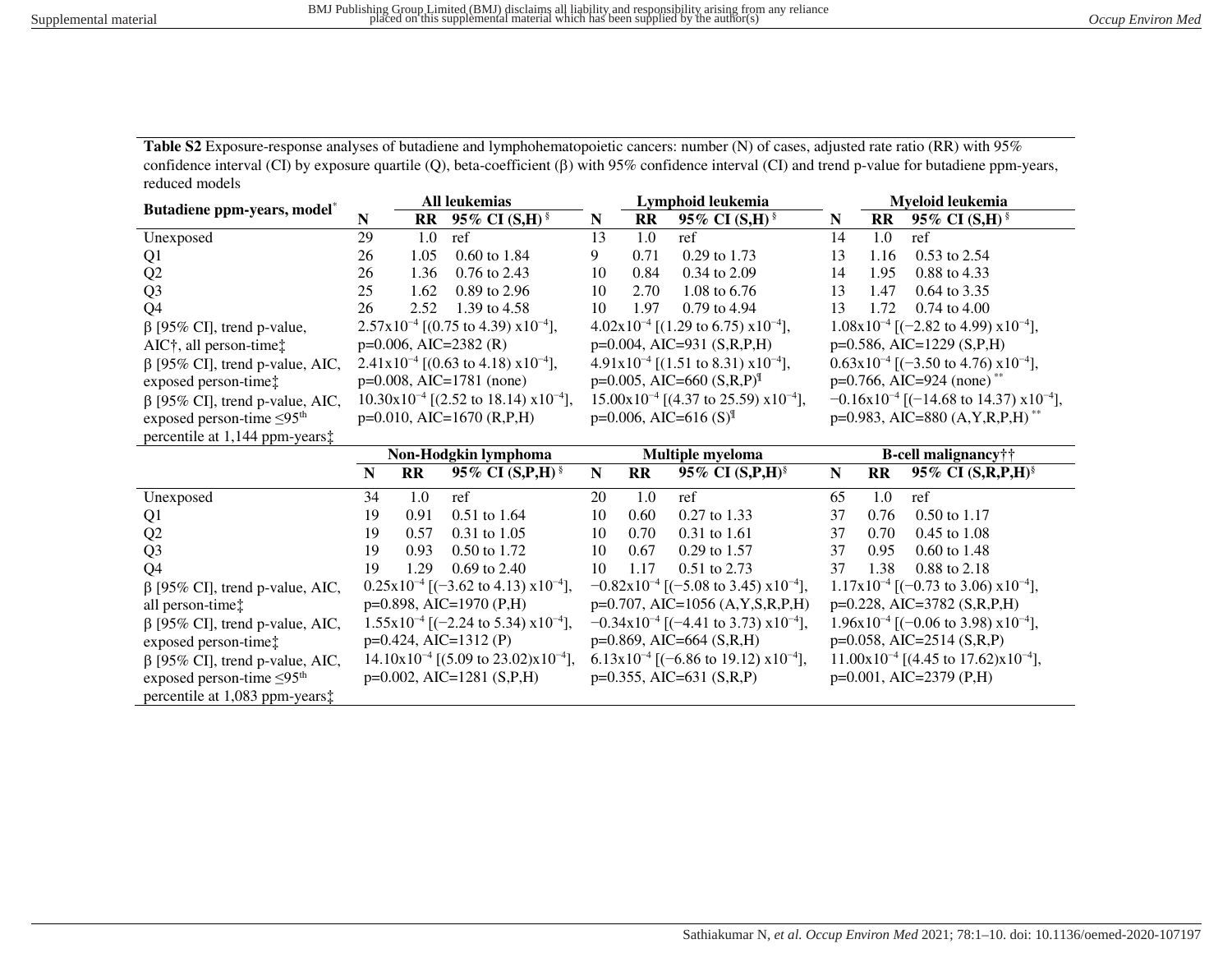\*Models used attained age as of each day of follow-up as the time scale. See supplemental Table S1 for outcome-specific ranges of butadiene ppmyears by quartile.

†AIC, Akaike information criterion.

‡Covariates for each model are listed: A, age at hire; Y, year of hire; R, race; S, sex; P, plant; H, ever hourly.

§Covariates for the analysis of RRs by monomer exposure quartile.

¶Restricted to ever hourly due to lack of events among never hourly.

\*\*Restricted to men due to lack of events among women.

††B-cell malignancy included lymphoid leukemia, non-Hodgkin lymphoma and multiple myeloma.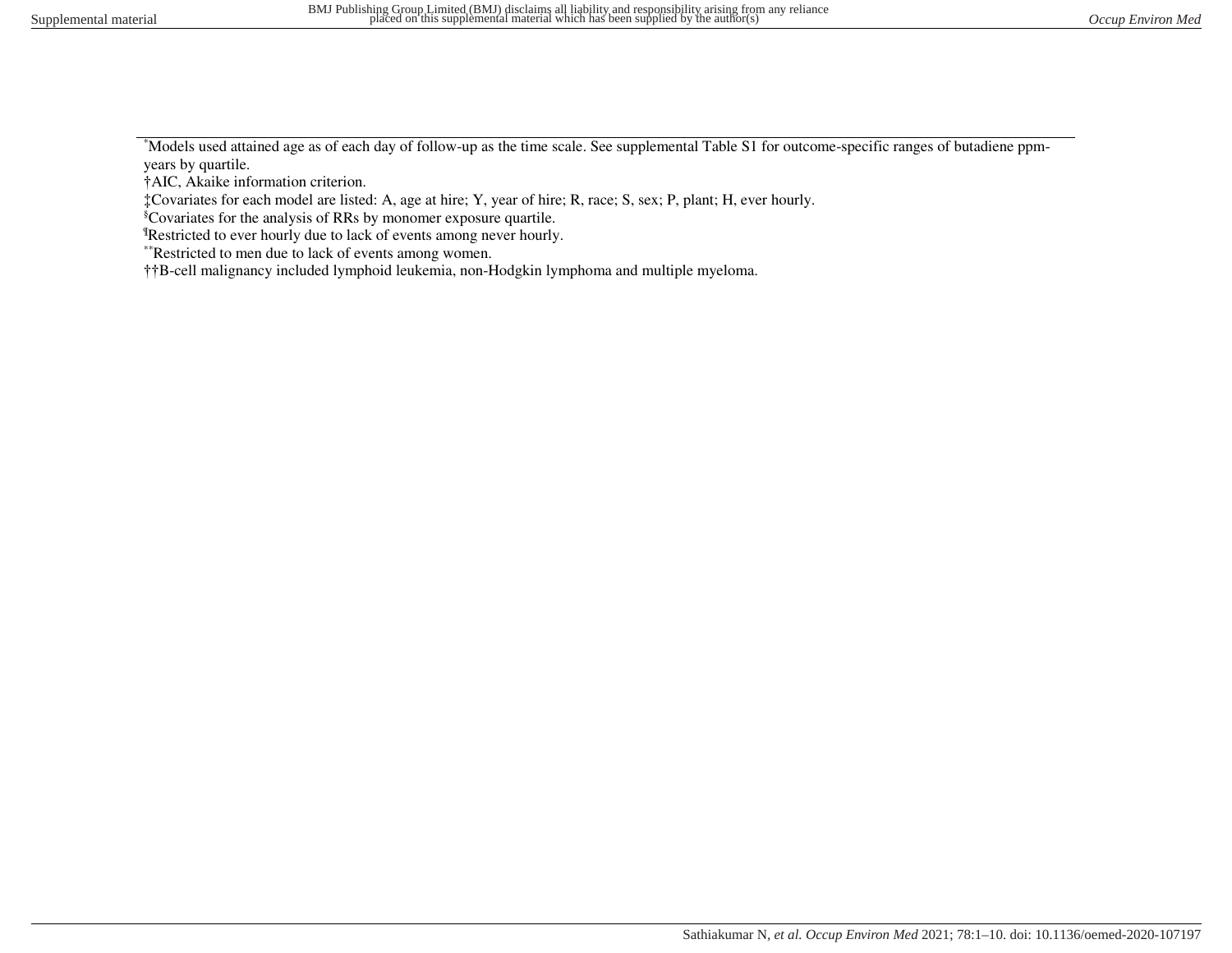Table S3 Exposure-response analyses of styrene ppm-years and lymphohematopoietic cancers: number (N) of cases, adjusted rate ratio (RR) with 95% confidence interval (CI) by exposure quartile (Q), beta-coefficient ( $\beta$ ) with 95% confidence interval (CI) and trend p-value for styrene ppm-years, reduced models

| Styrene ppm-years, model*                   | <b>All leukemias</b>                                       |                        |                                                             | Lymphoid leukemia                             |                        |                                                                |                                                             | Myeloid leukemia       |                                                               |  |
|---------------------------------------------|------------------------------------------------------------|------------------------|-------------------------------------------------------------|-----------------------------------------------|------------------------|----------------------------------------------------------------|-------------------------------------------------------------|------------------------|---------------------------------------------------------------|--|
|                                             | N                                                          | RR                     | 95% CI (S,R,P,H) <sup>§</sup>                               | N                                             | <b>RR</b>              | 95% CI $(S,R,H)$ <sup>§</sup>                                  | N                                                           | $\mathbf{R}$           | 95% CI $(S, P, H)$ <sup>§</sup>                               |  |
| Unexposed                                   | 23                                                         | 1.0                    | ref                                                         | 10                                            | 1.0                    | ref                                                            | 11                                                          | 1.0                    | ref                                                           |  |
| Q <sub>1</sub>                              | 27                                                         | 1.13                   | $0.61$ to $2.08$                                            | 10                                            | 0.76                   | $0.29$ to $2.00$                                               | 14                                                          | 1.26                   | 0.54 to 2.98                                                  |  |
| Q2                                          | 27                                                         | 1.13                   | $0.60$ to 2.13                                              | 11                                            | 1.26                   | 0.47 to 3.34                                                   | 14                                                          | 1.36                   | 0.56 to 3.29                                                  |  |
| Q <sub>3</sub>                              | 28                                                         | 1.84                   | 0.97 to 3.52                                                | 10                                            | 1.20                   | 0.44 to 3.31                                                   | 14                                                          | 1.84                   | 0.74 to 4.54                                                  |  |
| Q <sub>4</sub>                              | 27                                                         | 2.01                   | 1.03 to 3.89                                                | 11                                            | 1.70                   | 0.62 to 4.67                                                   | 14                                                          | 1.78                   | 0.71 to 4.49                                                  |  |
| $\beta$ [95% CI], trend p-value,            |                                                            |                        | $1.05x10^{-3}$ [(-0.09 to 2.18) $x10^{-3}$ ],               |                                               |                        | $1.58 \times 10^{-3}$ [(0.25 to 2.91) $\times 10^{-3}$ ],      |                                                             |                        | $-2.32 \times 10^{-4}$ [(-31.29 to 26.66) $\times 10^{-4}$ ], |  |
| AIC†, all person-time‡                      |                                                            |                        | $p=0.070$ , AIC=2378 (H)                                    |                                               |                        | $p=0.020$ , AIC=926 (H)                                        |                                                             |                        | $p=0.876$ , AIC=1223 (S,R,H)                                  |  |
| $\beta$ [95% CI], trend p-value, AIC,       |                                                            |                        | $0.86 \times 10^{-3}$ [(-0.34 to 2.05) $\times 10^{-3}$ ],  |                                               |                        | $1.12x10^{-3}$ [(-0.44 to 2.69) $x10^{-3}$ ],                  |                                                             |                        | $-3.68 \times 10^{-4}$ [(-33.31 to 25.96) $\times 10^{-4}$ ], |  |
| exposed person-time:                        | $p=0.159$ , AIC=1901 (S,H)                                 |                        |                                                             | $p=0.160$ , AIC=718 (R) <sup>II</sup>         |                        |                                                                |                                                             |                        | $p=0.808$ , AIC=996 (H)                                       |  |
| $\beta$ [95% CI], trend p-value, AIC,       | $3.98 \times 10^{-3}$ [(-1.13 to 9.10) $\times 10^{-3}$ ], |                        | $3.61x10^{-3}$ [(-4.31 to 11.54) $x10^{-3}$ ],              |                                               |                        | $28.10 \times 10^{-4}$ [(-47.58 to 103.76) $\times 10^{-4}$ ], |                                                             |                        |                                                               |  |
| exposed person-time $\leq 95$ <sup>th</sup> | $p=0.127$ , AIC=1787 (S,R,H)                               |                        | $p=0.371$ , AIC=680 (S,R) <sup>II</sup>                     |                                               |                        | $p=0.467$ , AIC=951 (S,H)                                      |                                                             |                        |                                                               |  |
| percentile at 171 ppm-years $\ddagger$      |                                                            |                        |                                                             |                                               |                        |                                                                |                                                             |                        |                                                               |  |
|                                             | Non-Hodgkin lymphoma                                       |                        |                                                             | Multiple myeloma                              |                        |                                                                | B-cell malignancy††                                         |                        |                                                               |  |
|                                             | N                                                          | $\mathbf{R}\mathbf{R}$ | 95% CI $(S, P, H)$ <sup>§</sup>                             | $\mathbf N$                                   | $\mathbf{R}\mathbf{R}$ | 95% CI (S,P,H) <sup>§</sup>                                    | N                                                           | $\mathbf{R}\mathbf{R}$ | 95% CI $(S, R, P, H)$ <sup>§</sup>                            |  |
| Unexposed                                   | 24                                                         | 1.0                    | ref                                                         | 17                                            | 1.0                    | ref                                                            | 50                                                          | 1.0                    | ref                                                           |  |
| Q <sub>1</sub>                              | 21                                                         | 0.83                   | 0.43 to 1.57                                                | 10                                            | 0.93                   | 0.41 to 2.13                                                   | 41                                                          | 0.91                   | 0.58 to 1.42                                                  |  |
| Q2                                          | 22                                                         | 1.03                   | 0.53 to 2.00                                                | 11                                            | 0.61                   | 0.27 to 1.39                                                   | 40                                                          | 0.84                   | 0.52 to 1.34                                                  |  |
| Q <sub>3</sub>                              | 21                                                         | 1.11                   | 0.56 to 2.20                                                | 11                                            | 0.44                   | $0.19$ to $1.02$                                               | 41                                                          | 0.87                   | $0.54$ to 1.40                                                |  |
| Q <sub>4</sub>                              | 22                                                         | 1.50                   | 0.76 to 2.96                                                | 11                                            | 0.93                   | 0.38 to 2.25                                                   | 41                                                          | 1.20                   | $0.73$ to $1.95$                                              |  |
| $\beta$ [95% CI], trend p-value, AIC,       |                                                            |                        | $-0.23 \times 10^{-3}$ [(-2.54 to 2.07) $\times 10^{-3}$ ], | $0.15x10^{-3}$ [(-1.54 to 1.85) $x10^{-3}$ ], |                        |                                                                | $5.68 \times 10^{-4}$ [(-4.67 to 16.03) $\times 10^{-4}$ ], |                        |                                                               |  |
| all person-time:                            |                                                            |                        | $p=0.842$ , AIC=1970 (P,H)                                  | $p=0.858$ , AIC=1056                          |                        |                                                                | p=0.282, AIC=3782 (S,R,P,H)                                 |                        |                                                               |  |
|                                             |                                                            |                        |                                                             |                                               | (A, Y, S, R, P, H)     |                                                                |                                                             |                        |                                                               |  |
| $\beta$ [95% CI], trend p-value, AIC,       |                                                            |                        | $-0.15x10^{-3}$ [(-2.52 to 2.22) $x10^{-3}$ ],              |                                               |                        | $0.31x10^{-3}$ [(-1.44 to 2.05) $x10^{-3}$ ],                  |                                                             |                        | $5.54 \times 10^{-4}$ [(-5.08 to 16.16) $\times 10^{-4}$ ],   |  |
| exposed person-time:                        |                                                            |                        | $p=0.902$ , AIC=1501 (S,R,P)                                |                                               |                        | p=0.731, AIC=730 (A, Y, S, R, P, H)                            |                                                             |                        | p=0.307, AIC=2806 (R,P,H)                                     |  |
| $\beta$ [95% CI], trend p-value, AIC,       |                                                            |                        | $4.20 \times 10^{-3}$ [(-0.52 to 8.91) $\times 10^{-3}$ ],  |                                               |                        | $-1.57x10^{-3}$ [(-9.58 to 6.44) $x10^{-3}$ ],                 |                                                             |                        | $17.10 \times 10^{-4}$ [(-20.78 to 54.88) $\times 10^{-4}$ ], |  |
| exposed person-time $\leq 95$ <sup>th</sup> |                                                            |                        | $p=0.081$ , AIC=1455 (S,P)                                  |                                               |                        | $p=0.700$ , AIC=640 (R,P,H)                                    |                                                             |                        | $p=0.377, AIC=2635 (S,R,P,H)$                                 |  |
| percentile at 213 ppm-years $\ddagger$      |                                                            |                        |                                                             |                                               |                        |                                                                |                                                             |                        |                                                               |  |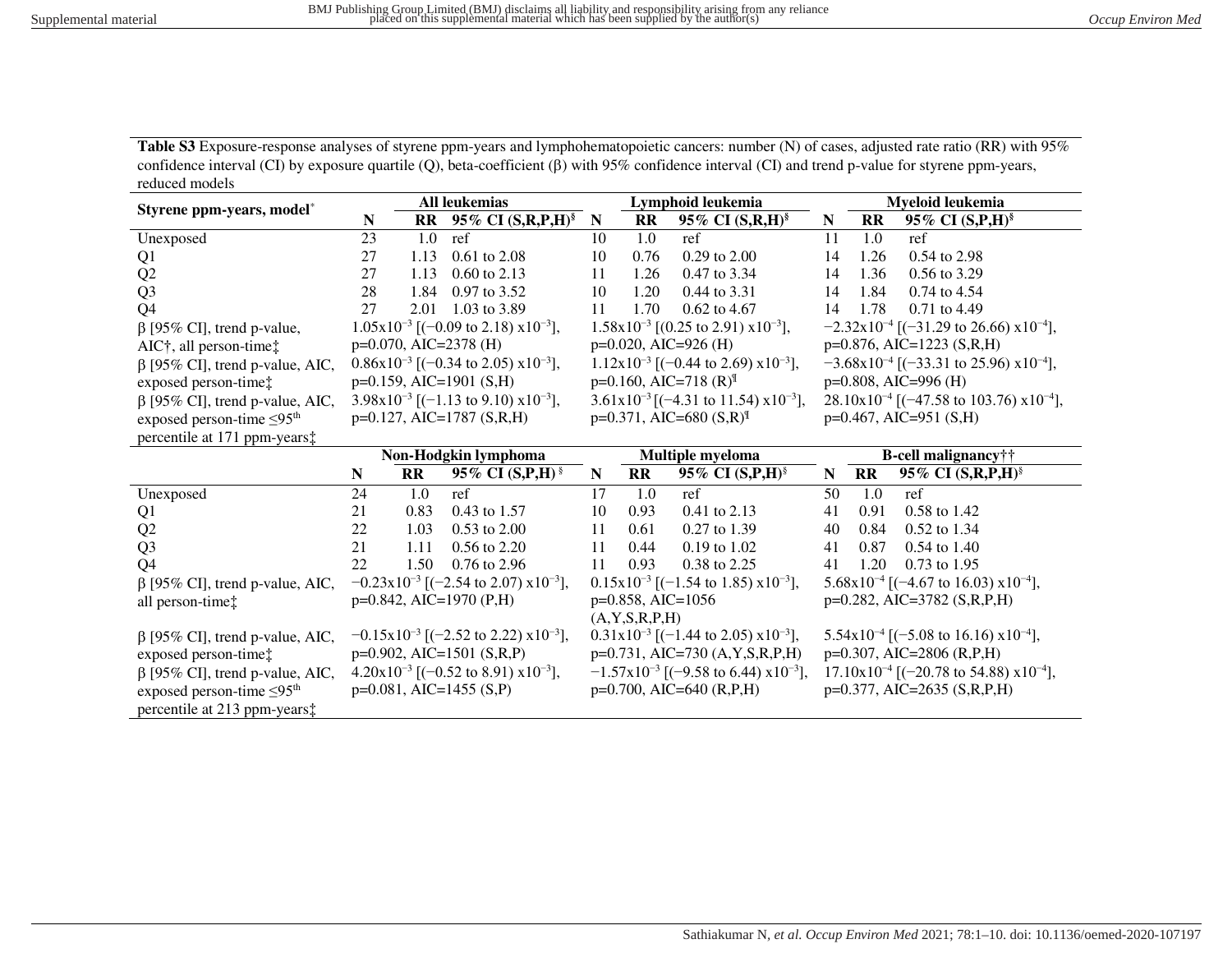\*Models used attained age as of each day of follow-up as the time scale. See supplemental Table S1 for outcome-specific ranges of styrene ppm-years by quartile.

†AIC, Akaike information criterion.

‡Covariates for each model are listed: A, age at hire; Y, year of hire; R, race; S, sex; P, plant; H, ever hourly.

§Covariates for the analysis of RRs by monomer exposure quartile.

¶Restricted to ever hourly due to lack of events among never hourly.

††B-cell malignancies included lymphoid leukemia, non-Hodgkin lymphoma and multiple myeloma.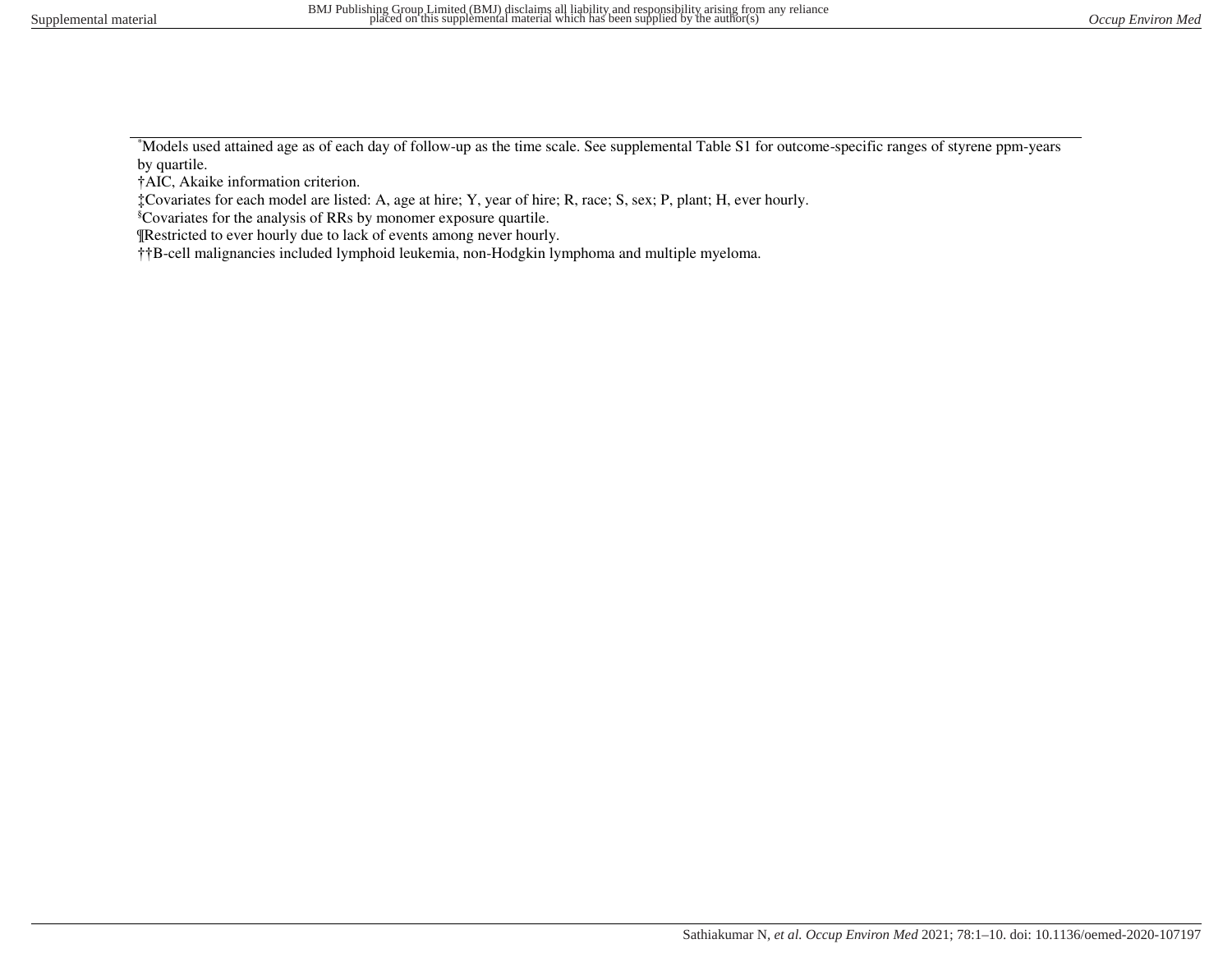**Table S4** Exposure-response analyses of butadiene or styrene ppm-years and acute myeloid leukemia: number (N) of cases, adjusted rate ratio (RR) with 95% confidence interval (CI) by exposure quartile, beta-coefficient ( $\beta$ ) with 95% confidence interval (CI) and trend p-value, reduced model

|                                             | <b>Butadiene</b> |                                         |                                                               |                                                             | <b>Styrene</b>              |                                                        |  |  |
|---------------------------------------------|------------------|-----------------------------------------|---------------------------------------------------------------|-------------------------------------------------------------|-----------------------------|--------------------------------------------------------|--|--|
| Model*                                      | N                | $\mathbf{R}$                            | 95% CI $(S, P, H)$ <sup>§</sup>                               | N                                                           | <b>RR</b>                   | 95% CI $(R)^{\S}$                                      |  |  |
| Quartile†                                   |                  |                                         |                                                               |                                                             |                             |                                                        |  |  |
| Unexposed                                   | 9                | 1.0                                     | ref                                                           | 6                                                           | 1.0                         | ref                                                    |  |  |
| Q1                                          | 8                | 1.36                                    | $0.50$ to 3.69                                                | 8                                                           | 1.76                        | $0.61$ to 5.09                                         |  |  |
| Q2                                          | 8                | 1.93                                    | $0.69$ to 5.36                                                | 9                                                           | 2.39                        | 0.85 to 6.72                                           |  |  |
| Q <sub>3</sub>                              | 8                | 1.69                                    | $0.59$ to 4.83                                                | 9                                                           | 4.66                        | 1.66 to 13.12                                          |  |  |
| Q <sub>4</sub>                              | 8                | 1.70                                    | 0.58 to 4.99                                                  | 9                                                           | 2.03                        | 0.71 to 5.79                                           |  |  |
| Trend:                                      |                  |                                         |                                                               |                                                             |                             |                                                        |  |  |
| $\beta$ [95% CI], trend p-value, AIC†,      |                  |                                         | $-1.02 \times 10^{-4}$ , [(-9.18 to 7.15) $\times 10^{-4}$ ], |                                                             |                             | $-6.10x10^{-4}$ [(-51.00 to 38.41)x10 <sup>-4</sup> ], |  |  |
| all person-time <sup>†</sup>                |                  | $p=0.807$ , AIC=750 (R,P,H)             |                                                               |                                                             | $p=0.788$ , AIC=750 (R,P,H) |                                                        |  |  |
| $\beta$ [95% CI], trend p-value, AIC,       |                  |                                         | $-2.33x10^{-4}$ , [(-13.01 to 8.34)x10 <sup>-4</sup> ],       | $-1.12 \times 10^{-3}$ [(-6.57 to 4.34) $\times 10^{-3}$ ], |                             |                                                        |  |  |
| exposed person-time:                        |                  | $p=0.669$ , AIC=555 (P) <sup>II</sup>   |                                                               | $p=0.688$ , AIC=618 (S,P)                                   |                             |                                                        |  |  |
| $\beta$ [95% CI], trend p-value, AIC,       |                  |                                         | $-1.39x10^{-3}$ [(-3.92 to 1.14)x10 <sup>-3</sup> ],          | $-3.01x10^{-3}$ [(-14.95 to 8.94) $x10^{-3}$ ],             |                             |                                                        |  |  |
| exposed person-time $\leq 95$ <sup>th</sup> |                  | $p=0.282$ , AIC=535 (P,H) <sup>II</sup> |                                                               | $p=0.622$ , AIC=600 (R,P,H)                                 |                             |                                                        |  |  |
| percentile at 1,144 ppm-years for           |                  |                                         |                                                               |                                                             |                             |                                                        |  |  |
| butadiene and 171 for styrene:              |                  |                                         |                                                               |                                                             |                             |                                                        |  |  |

\*Models used attained age as of each day of follow-up as the time scale. See supplemental Table S1 for outcome-specific ranges

of butadiene ppm-years by quartile.

†AIC, Akaike information criterion.

‡Covariates for each model are listed: A, age at hire; Y, year of hire; R, race; S, sex; P, plant; H, ever hourly.

§Covariates for the analysis of RRs by monomer exposure quartile.

¶Restricted to men due to lack of events among women.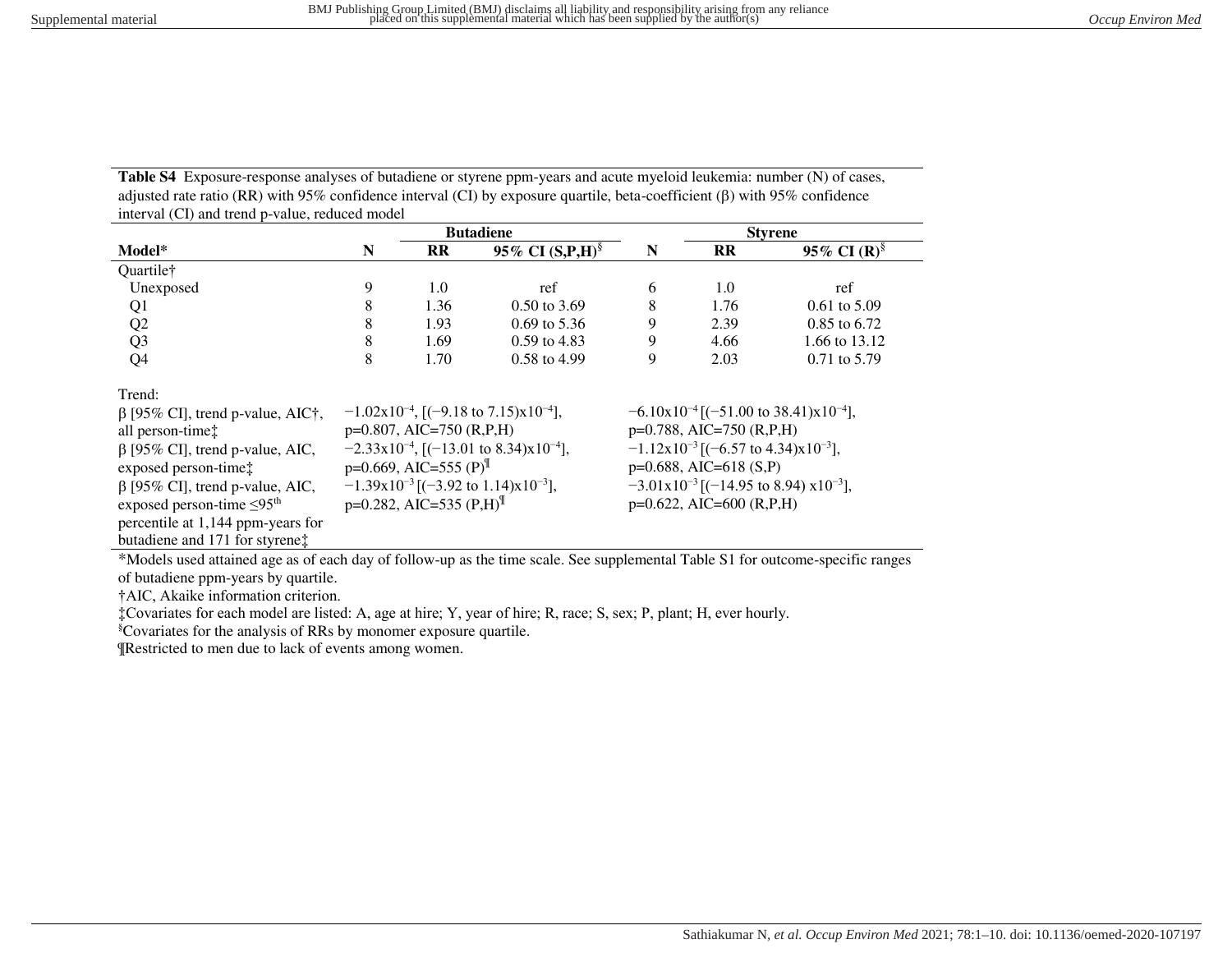Table S5 Adjusted\* beta-coefficient ( $\beta$ ) with 95% confidence interval (CI) and trend p-value for the relation between butadiene or styrene ppmyears, lagged 10 or 20 years, and lymphohematopoietic cancers (LHC), all person-time, reduced models

|                                                  |                                              | ppm-years, lagged 10 years                  |               |      | ppm-years, lagged 20 years            |                                             |               |            |  |  |
|--------------------------------------------------|----------------------------------------------|---------------------------------------------|---------------|------|---------------------------------------|---------------------------------------------|---------------|------------|--|--|
| <b>Monomer</b> , Form of                         |                                              |                                             | <b>Trend</b>  |      |                                       |                                             | <b>Trend</b>  |            |  |  |
| <b>LHC</b> (covariates)                          | β                                            | 95% CI                                      | $p-$<br>value | AIC† | $\beta$                               | 95% CI                                      | $p-$<br>value | <b>AIC</b> |  |  |
| <b>Butadiene</b><br>All leukemia<br>(Covariates) | $2.55x10^{-4}$<br>(R)                        | $(0.59 \text{ to } 4.51) \times 10^{-4}$    | 0.011         | 2335 | $2.66x10^{-4}$<br>(S,R,P)             | $(0.05 \text{ to } 5.26) \times 10^{-4}$    | 0.045         | 2116       |  |  |
| Lymphoid leukemia<br>(Covariates)                | $3.91x10^{-4}$<br>(S,R,P,H)                  | $(1.00 \text{ to } 6.82) \times 10^{-4}$    | 0.008         | 929  | $3.00x10^{-4}$<br>(S)                 | $(-0.03 \text{ to } 6.04) \times 10^{-4}$   | 0.052         | 861        |  |  |
| Myeloid leukemia<br>(Covariates)                 | $1.13x10^{-4}$<br>(S, H)                     | $(-3.02 \text{ to } 5.28) \times 10^{-4}$   | 0.594         | 1176 | $2.17x10^{-4}$<br>(R,P,H)             | $(-2.69 \text{ to } 7.03) \times 10^{-4}$   | 0.381         | 1057       |  |  |
| AML§<br>(Covariates)                             | $-0.69x10^{-4}$<br>(S,H)                     | $(-9.06 \text{ to } 7.68) \times 10^{-4}$   | 0.872         | 714  | $-0.14x10^{-4}$<br>(A, Y, S, R, P, H) | $(-8.85 \text{ to } 8.57) \times 10^{-4}$   | 0.975         | 641        |  |  |
| <b>NHL</b> §<br>(Covariates)                     | $1.00x10^{-5}$<br>(P, H)                     | $(-42.51 \text{ to } 44.51)\text{x}10^{-5}$ | 0.964         | 1966 | $-6.18x10^{-5}$<br>(A, Y, S, R, P, H) | $(-67.04 \text{ to } 54.67) \times 10^{-5}$ | 0.842         | 1876       |  |  |
| Multiple myeloma<br>(Covariates)                 | $-7.54 \times 10^{-5}$<br>(A, Y, S, R, P, H) | $(-52.81 \text{ to } 37.74) \times 10^{-5}$ | 0.744         | 1054 | $-8.97x10^{-5}$<br>(R, P, H)          | $(-62.51 \text{ to } 44.57) \times 10^{-5}$ | 0.743         | 951        |  |  |
| <b>B-cell malignancy</b><br>(Covariates)         | $1.13x10^{-4}$<br>(S,R,P,H)                  | $(-0.94 \text{ to } 3.20) \times 10^{-4}$   | 0.286         | 3775 | $0.67x10^{-4}$<br>(S,R,P,H)           | $(-2.00 \text{ to } 3.33) \times 10^{-4}$   | 0.624         | 3513       |  |  |
| <b>Styrene</b><br>All leukemia<br>(Covariates)   | $1.02x10^{-3}$<br>(S,H)                      | $(-0.24 \text{ to } 2.28) \times 10^{-3}$   | 0.112         | 2328 | $0.97x10^{-3}$<br>(S,H)               | $(-0.63 \text{ to } 2.57) \times 10^{-3}$   | 0.233         | 2114       |  |  |
| Lymphoid leukemia<br>(Covariates)                | $1.65x10^{-3}$<br>(H)                        | $(0.19 \text{ to } 3.10) \times 10^{-3}$    | 0.027         | 924  | $1.52x10^{-3}$<br>(S,R,P,H)           | $(-0.62 \text{ to } 3.66) \times 10^{-3}$   | 0.163         | 865        |  |  |